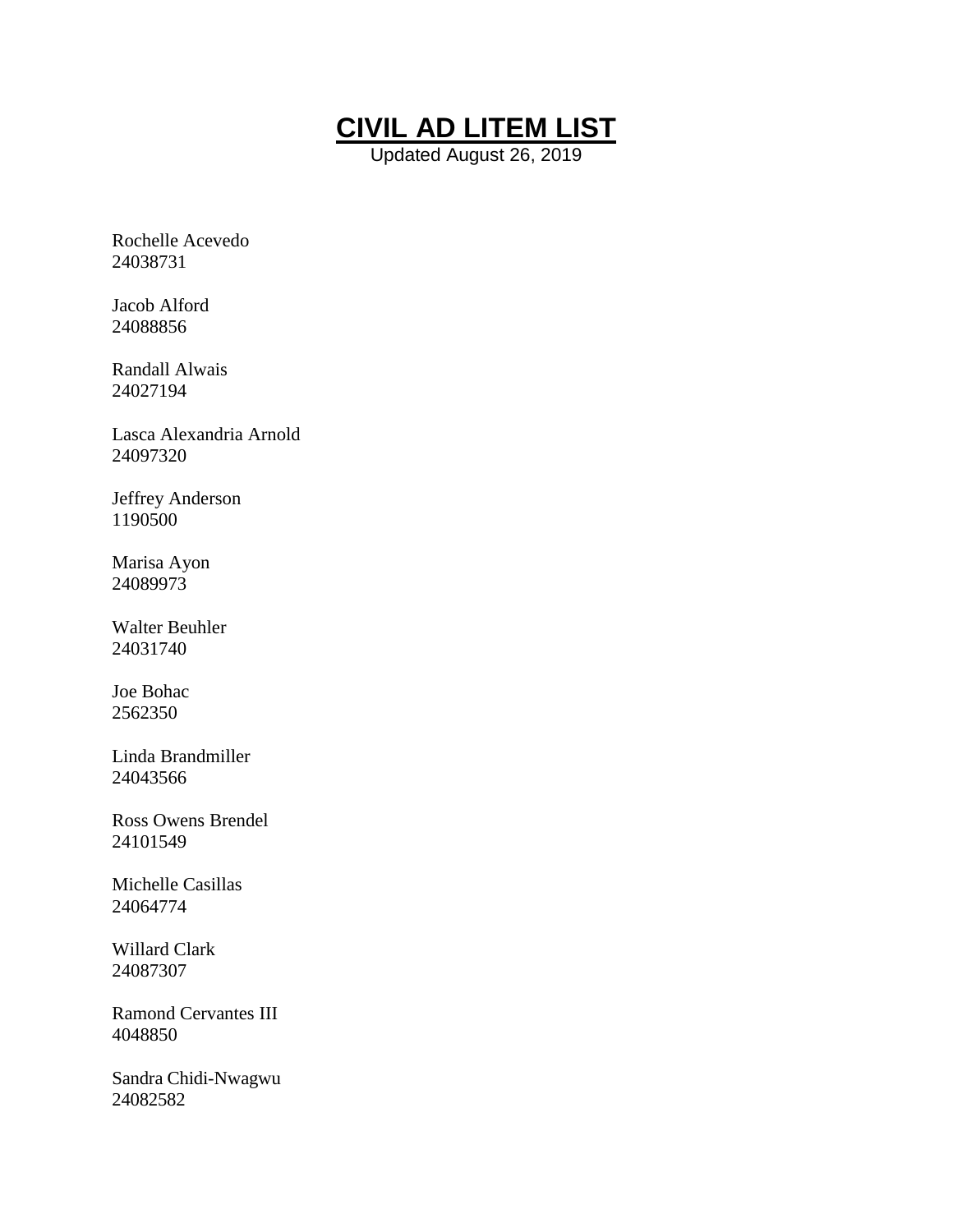Anthony Colton 24064564

Bryan Crone 24090052

Case Darwin 24059649

John Davis 05513500

M. Dinorah Diaz 05804750

Bart Brzozowski 3283460

Allan Dubois 00000092

Edna Elizondo 24006082

Manuel Escobar 24082968

Andrew Froelich 24056930

Candice Garcia 24060377

Sharif Gazawi 07784300

Michael Goains 793815

Stephen Goldsmith 08097740

Burt Harrison 24046036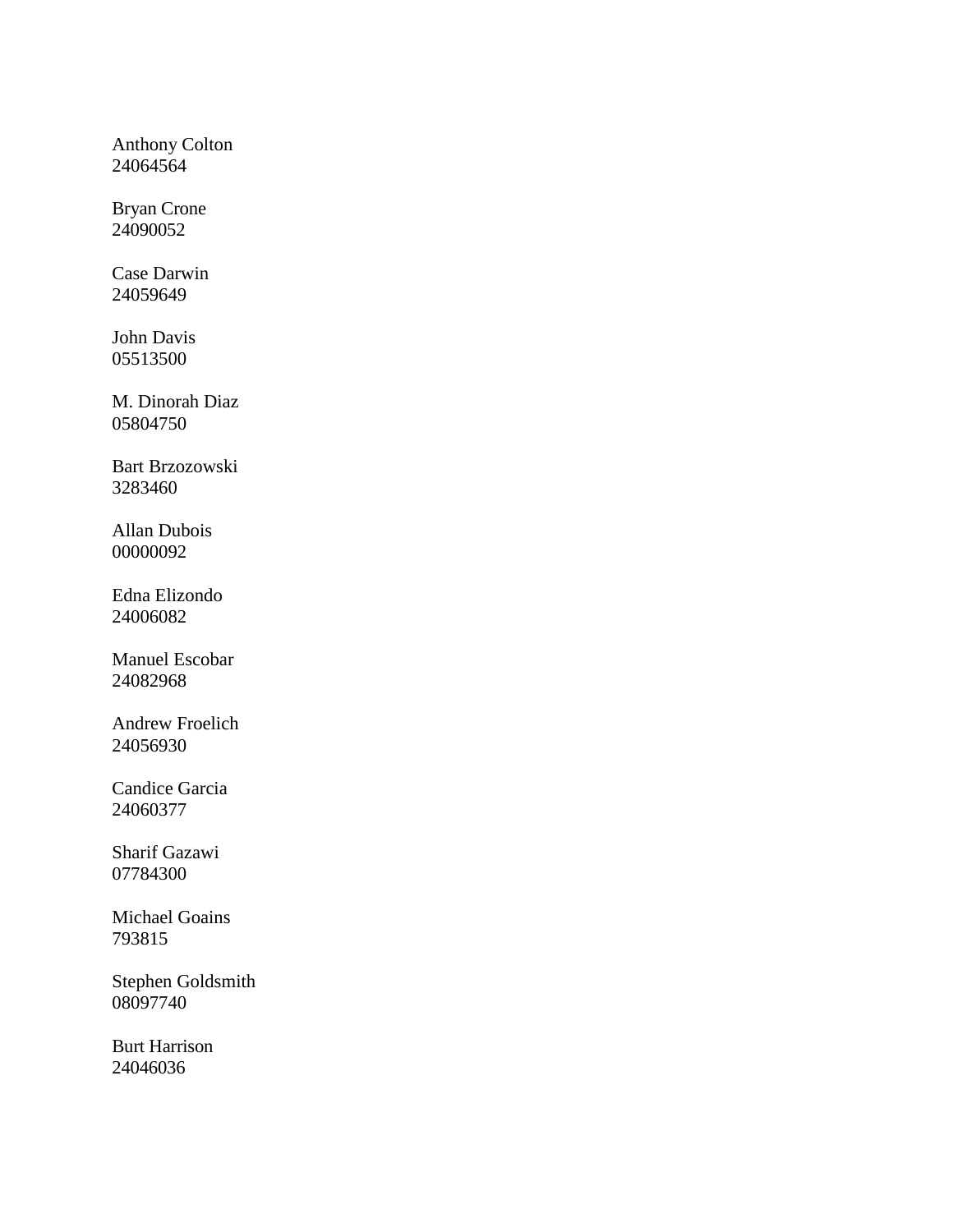William Hawbecker-Rios 9243900

Jan Ischy-Prins 10432340

Christopher Janak 10563900

Valentina Kogut 24090215

Erik Krudop 24027429

John Lamerson 24076495

Edward Lavin 12000250

Jennifer Longfellow 24082572

Julian Lopez 12566450

Steven Lopez 24071894

Charles Mais 12850400

Nicholas Madsen 24081641

Steven Marquez 24043801

Ruth McLane 00795564

Blakely Mohr 24060294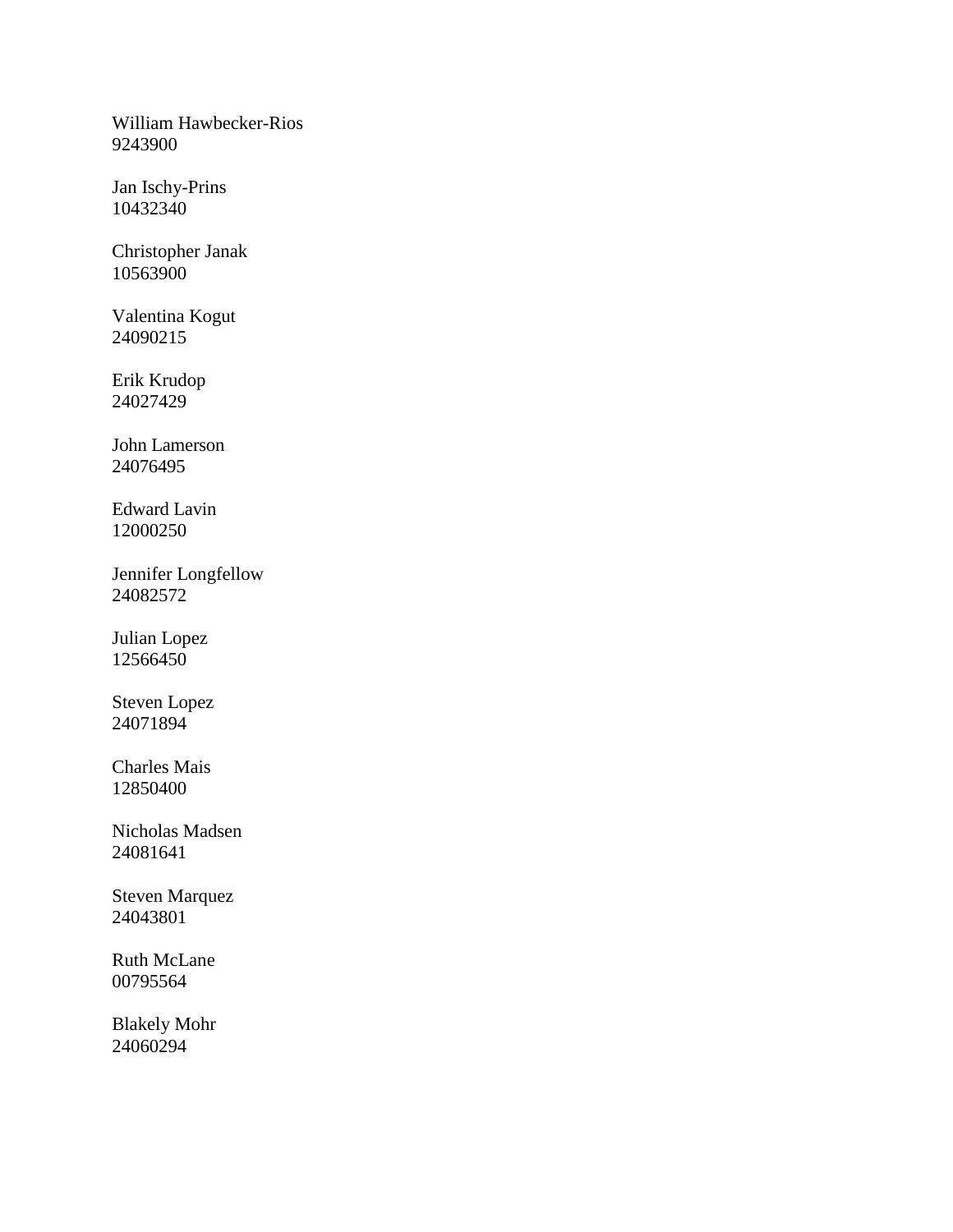Irene Morris 24088094

Melissa Munoz 00786186

Linda Irene Perez 00798427

Roger Perez 15779080

Mark Poling 24083669

Vick Putman 16413000

Andrew G. Ramon 00789569

Erik Reynolds 24063669

Tara Richardson 24083733

Jaclyn Y Roberson 24041789

Leslie Sachnowicz 17503210

Yvette Salinas 24086527

Gilbert Stair 00791717

Thomas Stevens 19189800

Paul Taylor 19717550